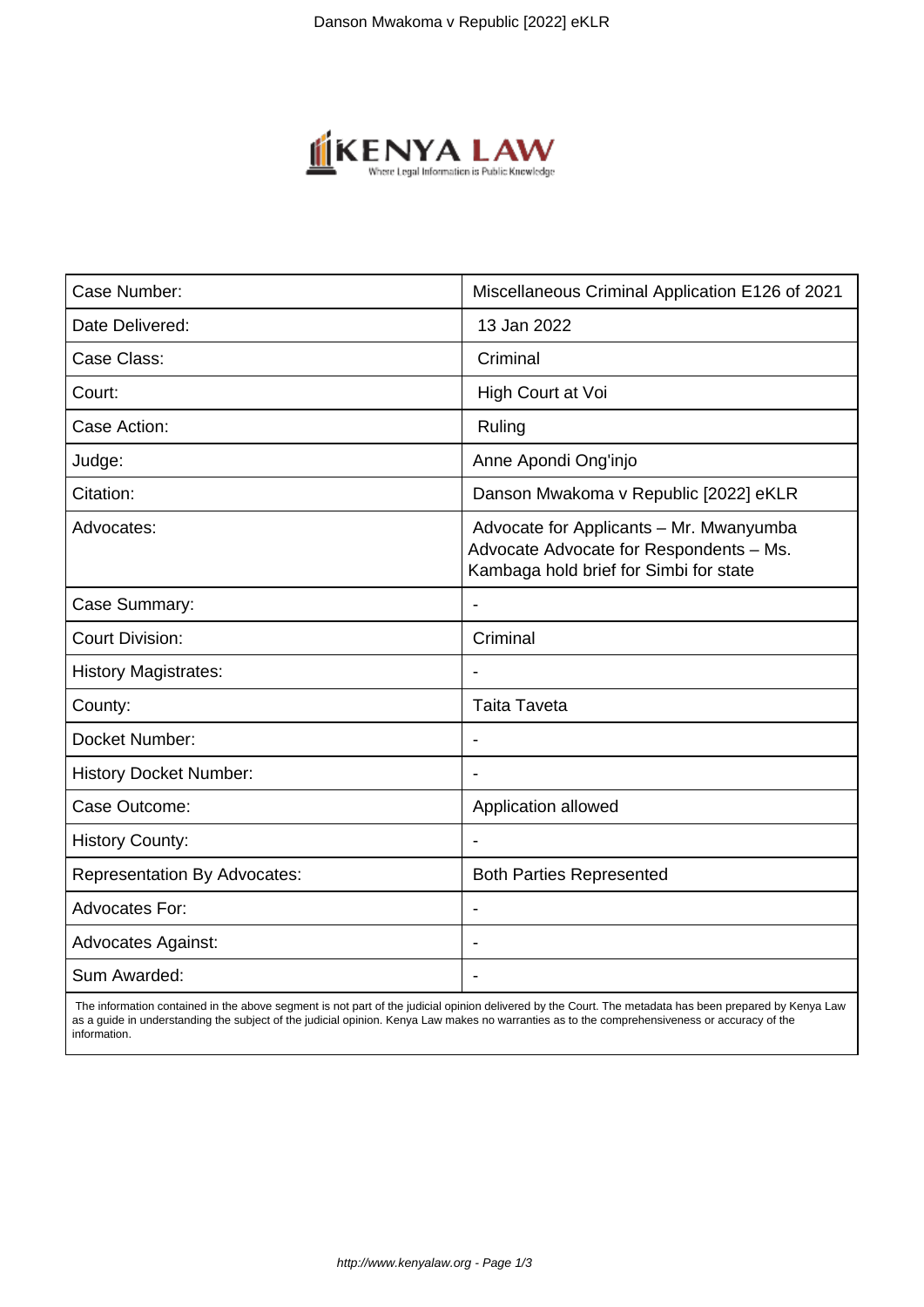#### **REPUBLIC OF KENYA**

#### **IN THE HIGH COURT OF KENYA AT VOI**

#### **CRIMINAL DIVISION**

#### **MISC. CRIMINAL APPLICATION NO. E126 OF 2021**

**DANSON MWAKOMA.............................................................................................APPLICANT**

## **VERSUS**

**REPUBLIC......................................................................................................................RESPONDENT**

## **R U L I N G**

1. The Applicant Danson Mwakoma was convicted in Voi Chief Magistrates Court CR. Case No. 302 'A' of 2019 (formerly Wundanyi CR. Case No. 147/2019) with the offence of malicious damage to property contrary to section 339(1) (b) of the penal code and it was ordered that Applicant compensates the Complainant for the damaged indigenous trees valued at Kshs.94,000/= where he serves probation term of 6 months.

2. The sentence was stayed through orders made in Miscellaneous CR. Application No. E003 of 2021 to allow the Applicant lodge appeal against conviction and sentence. The Applicant now seeks through application dated 6/08/2021 that leave be granted for him to appeal out of time.

3. Mr. Joel Kibet Chirchir prosecuting counsel opposed the application vide Replying affidavit shown on  $12<sup>th</sup>$  August 2021. The Applicants judgment was delivered on  $30<sup>th</sup>$  day of September 2020 and sentence passed on  $2/10/2020$  placing the applicant on probation while making payments in instalments to compensate the Complainant.

4. According to Applicant's counsel supply of proceedings was made and paid for vide letters dated 27/11/2020 and 4/11/2020 but it was not until late June 2021 that the same were supplied.

5. The Applicant averred that delay in lodging appeal was beyond his immediate personal control as typing and certification of proceedings was delayed by the lower court registry.

6. It is not denied that the Applicant receipt certified copy of the proceedings and judgment on 22<sup>nd</sup> June 2021. In consideration that stay of the sentence was granted to enable the Applicant to lodge appeal against conviction and sentence this court finds that the delay in filing the same is explained and in any case is not inordinate. The Application to dodge appeal out of time is allowed.

7. The Applicant granted 7 days to pay for the filing of draft petition of appeal annexed to the application and prosecute the appeal expeditiously or as per directions of the trial judge since proceedings have already been prepared.

## **DATED, SIGNED AND DELIVERED BY EMAIL THIS 13TH DAY OF JANUARY, 2022.**

#### **HON. LADY JUSTICE A. ONG'INJO**

#### **JUDGE**

Court: Same to be transmitted to Voi Court and Notice to be issued of Ruling to parties.

## **IN THE PRESENCE OF:**